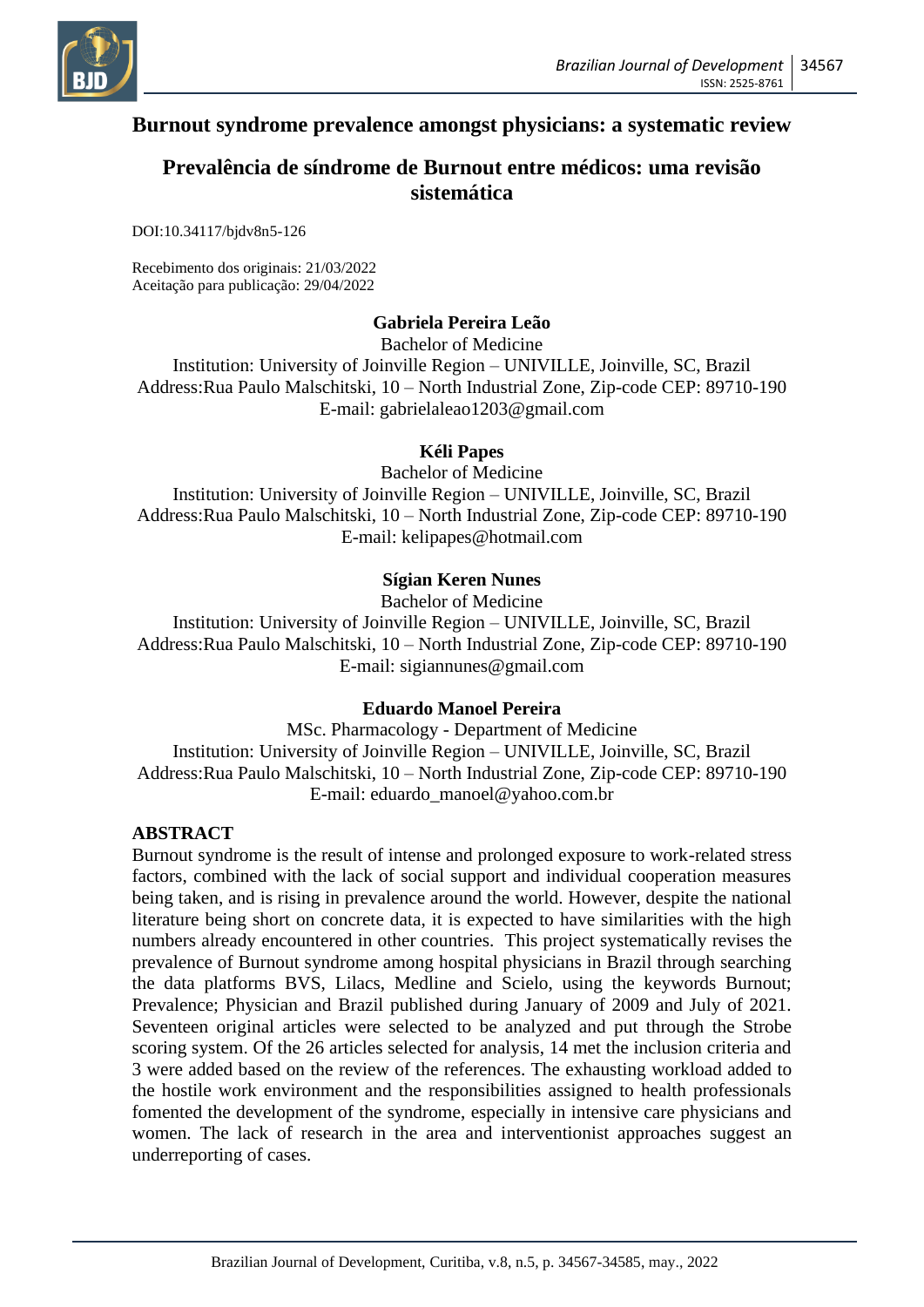

**Keywords:** burnout, professional, prevalence, physicians, Brazil, systematic review.

#### **RESUMO**

A síndrome de Burnout (SB) é o resultado da exposição intensa e prolongada aos estressores do trabalho, juntamente com a falta de apoio social e medidas individuais de cooperação e de maneira alarmante, está tendo um aumento na sua prevalência por todo o mundo. Entretanto, apesar da literatura nacional ter deficiência de dados concretos a respeito da prevalência da síndrome no Brasil, a tendência é que haja semelhança entre os altos números já encontrados em outros países. Este estudo objetiva revisar de modo sistemático a prevalência da síndrome de Burnout no Brasil em médicos do corpo clínico hospitalar. Através das bases de dados BVS, LiLACS, Medline e Scielo, com os descritores Esgotamento profissional/Estafa profissional/Burnout; Prevalência; Médico; Brasil, 17 artigos originais entre o período de janeiro de 2009 a julho de 2021 foram selecionados para análise e submetidos ao sistema de pontuação Strobe. Do total de 26 artigos selecionados para avaliação, 14 atenderam aos critérios de inclusão e 3 foram acrescentados a partir da revisão das referências. A exaustiva carga horária somada ao ambiente de trabalho hostil e às responsabilidades atribuídas aos profissionais de saúde favoreceram o desenvolvimento da síndrome, especialmente nos médicos intensivistas e mulheres. A carência de pesquisas na área e abordagens intervencionistas sugere uma subnotificação dos casos.

**Palavras-chave:** esgotamento profissional, prevalência, médicos, Brasil, revisão sistemática.

#### **1 INTRODUCTION**

Burnout Syndrome (BS) is a group of symptoms of multidimensional nature resulting from an intense and prolonged exposure to labor stressors, combined with the lack of social support and individual collaborative measures1. The direct contact with the public at work is tied to a greater risk of the individuals to present feelings of incapacity to deal with problems that arise in daily work, and who do not recognize their accomplishments, which generates a lack of personal accomplishment and intensifies the process of physical and emotional distress, found in the syndrome physiopathology2.

The emotional exhaustion (EE), by Maslach and Jackson (1981), is the basic component and, also, the most important element of the syndrome3. Such component derives from the prolongation of the silent and gradual suffering, sucking the energy required to face one more day at work4.

The depersonalization (DP), in turn, corresponds to the development of cynicism and skepticism by the worker in relation to the public, made clear by negative-related reactions and actions5.

The reduction of the professional accomplishment (PA) is addressed as the tendence of the worker to visualize their work and to self-evaluate it negatively. Such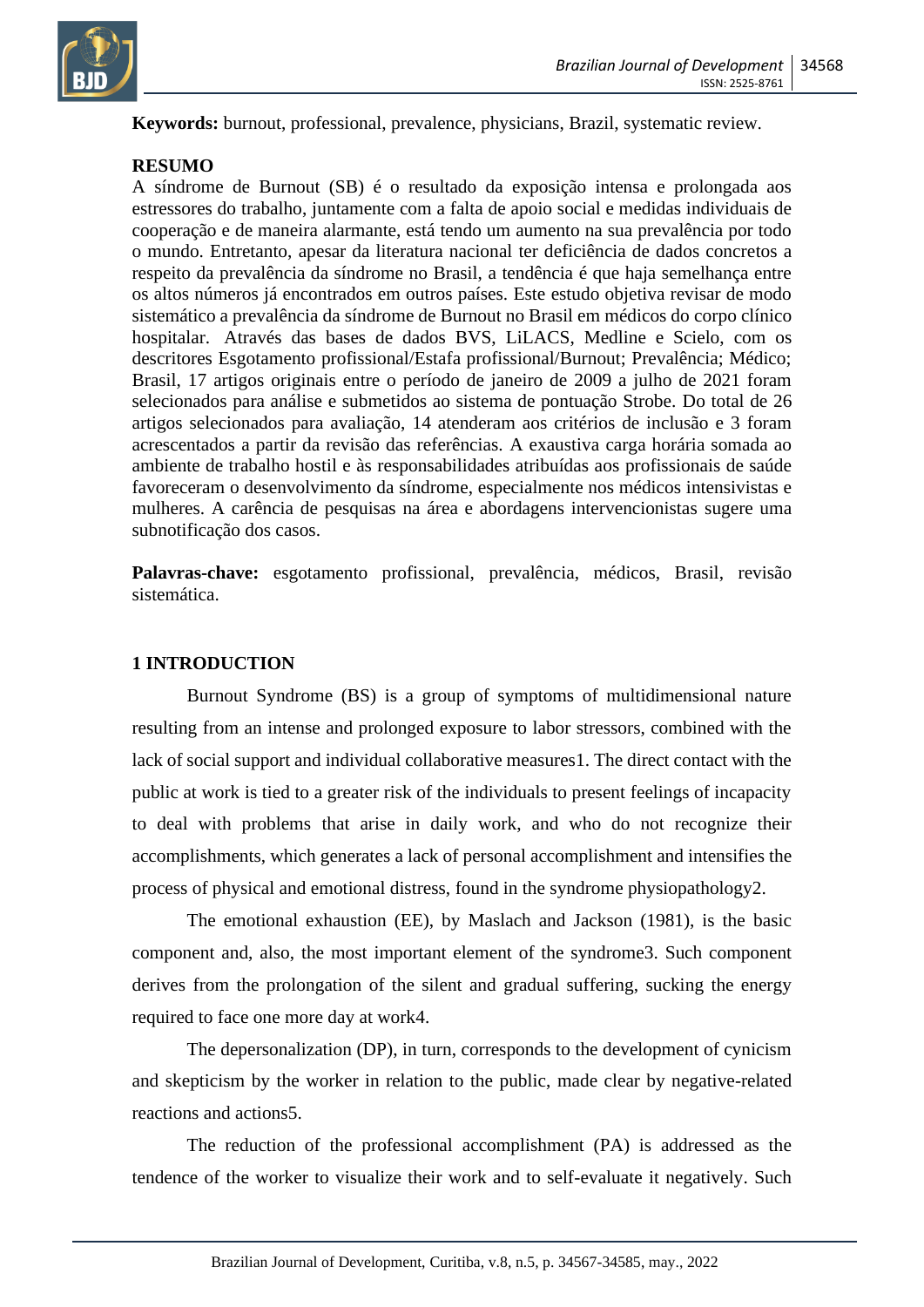

behavior revives the feelings of unhappiness and dissatisfaction, affecting their occupational health negatively and acting as a co-factor for the other two manifestations already mentioned6.

Caring for the other is a key element in the development of the BS, since the emotional changes and the fine line between personal and professional involvement with the patient are triggers of the occupational stress7. Health care, taking care, has always been postulated as one of the noblest activities, however, nowadays, the negative impact that such huge and strenuous responsibility has on the physicians' mental health is highly perceptible.

As a method of tracking and quantification of Burnout the Maslach Burnout Inventory (MBI) in its version adapted to Portuguese is used. The questionnaire is based on the three dimensions of the syndrome: emotional exhaustion; depersonalization; and lack of professional accomplishment. Divided in 22 aspects, with 5 alternatives in each question, it evaluates the presented intensity of the described issues in a scale from I completely disagree (1) to I completely agree (7), in high, moderate, or low levels, with different values for each criterion (5)3.

Lack of consensus in the interpretation of Maslach scale for the diagnosis of the professional fatigue syndrome prompted the portrait of the results according to the criteria mentioned by Tucunduva et al (2006)8. In that work, the high propensity to BS was indicated through the score in 1, 2 or 3 criteria.

This review aimed to systematically examine the prevalence of BS in intrahospital physicians in Brazil. In addition, it aimed to trace an epidemiological profile of those affected, risk factors and triggering, which will support reflections concerning strategies that may contribute to reduce the syndrome presentation.

### **2 METHODOLOGY**

The bibliographic review from the available articles was carried out in the following bases: Medical Literature Analysis and Retrieval System Online (MedLine), Scientific Electronic Library Online (SciELO), Virtual Health Library (VHL) and Latin American and Caribbean Health Sciences Literature (LILACS). The work was carried out according to PRISMA recommendation (Preferred Reporting Items for Systematic Reviews and Meta-Analysis) for systematic reviews. The original articles dated from January 2009 through July 2021 and from the following key words: professional fatigue (professional exhaustion or Burnout) [1], prevalence, physician and Brazil (in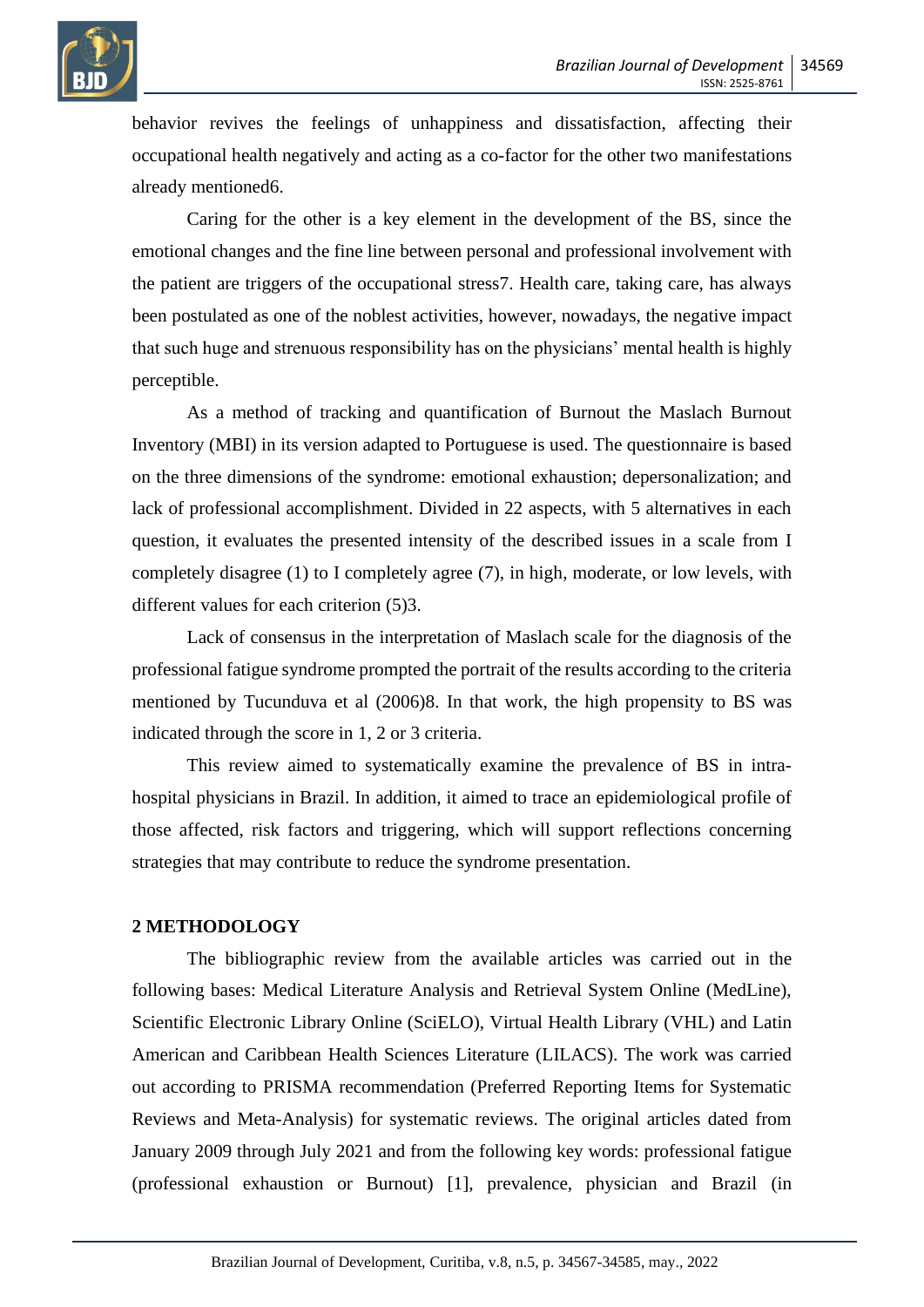

Portuguese) or occupational Burnout (or professional Burnout), prevalence, physician, Brazil (in English). This review was not registered in any database.

Included studies were populational ones that reported the prevalence of the areas which comprise the BS in physicians in the Brazilian territory using the Maslach Burnout Inventory or its adaptation. In addition, the references of the eligible articles found were reviewed to find other articles that could be included for further reading. Articles which addressed other professional categories, except for those that met the aforementioned criteria, that were not in Portuguese or English language, that involved other than Brazilian territories, or not within the established inclusion criteria were excluded. Screening, elegibility, inclusion and data extraction were performed by two independent authors.

The studies which met all criteria were scored according to the STROBE initiative (Strengthening the Reporting of Observational Studies in Epidemiology), aiming to evaluate the descriptive quality of the articles and information. The checklist consists of 18 items common in cohort, case control and cross-sectional studies and 4 specific items for each one of them, with the purpose to guide the formulation of observational studies. Articles which scored smaller than 11 in the scale were considered of low quality, those which reached score from 11 to 17, of appropriate/good quality, and those which reached score above 17, of high quality.

## **3 RESULTS AND DISCUSSION**

A total of 107 studies were found, however, after applying the inclusion criteria, 21 studies remained, 62 were excluded because they were duplicated, 1, because it covered countries other than Brazil, and 18 for evaluating physicians out of the hospital sphere or other professionals.

After the complete reading of the texts, 7 articles were ruled out because they were off the topic. After reviewing the references, 3 articles could be included, totaling 17 analyzed studies. The identification, screening, eligibility, and inclusion scheme may be observed in Figure 1, from the PRISMA flow diagram10.

According to score in the STROBE scale, 13 articles presented high quality and 4, good quality. The studies included and the score in each one in the STROBE scale are presented in Table 1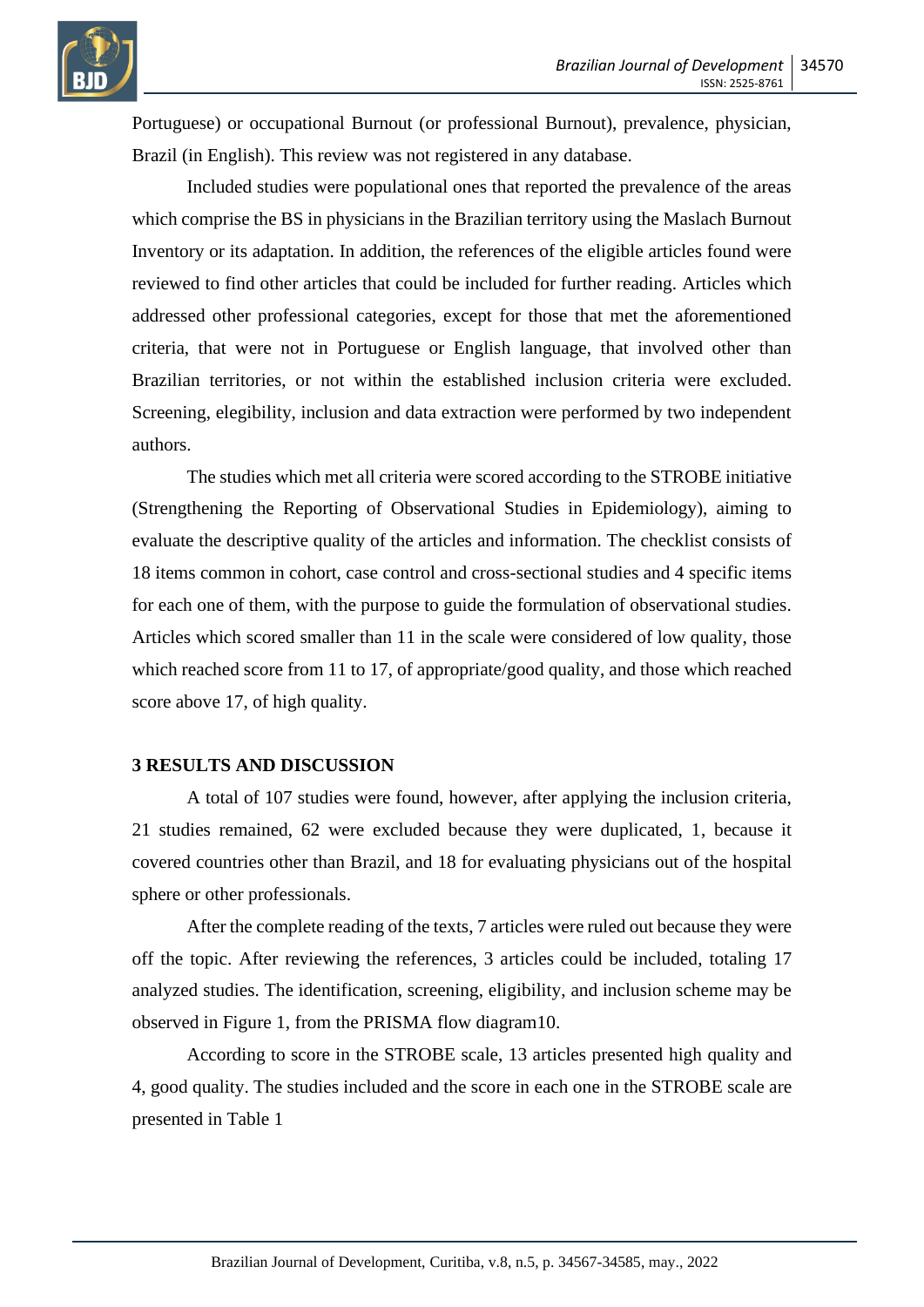

Figure 1. Flow diagram of identification, screening, eligibility, and inclusion methods of articles in the review, according to PRISMA Flow Diagram.



Table 1. Articles included in the review, identified per main author, year of publication, journal, and score in the STROBE scale.

| Main author     | Year | Journal                                 | <b>STROBE</b> |
|-----------------|------|-----------------------------------------|---------------|
| Hoppen et al.   | 2017 | Revista Brasileira de Terapia Intensiva | 20            |
| Cubero et al.   | 2015 | Journal of Cancer Education             | 22            |
| Monteiro et al. | 2020 | Brazilian Journal of Psychiatry         | 15            |
| Silva et al.    | 2017 | Revista da Associação Médica Brasileira | 21            |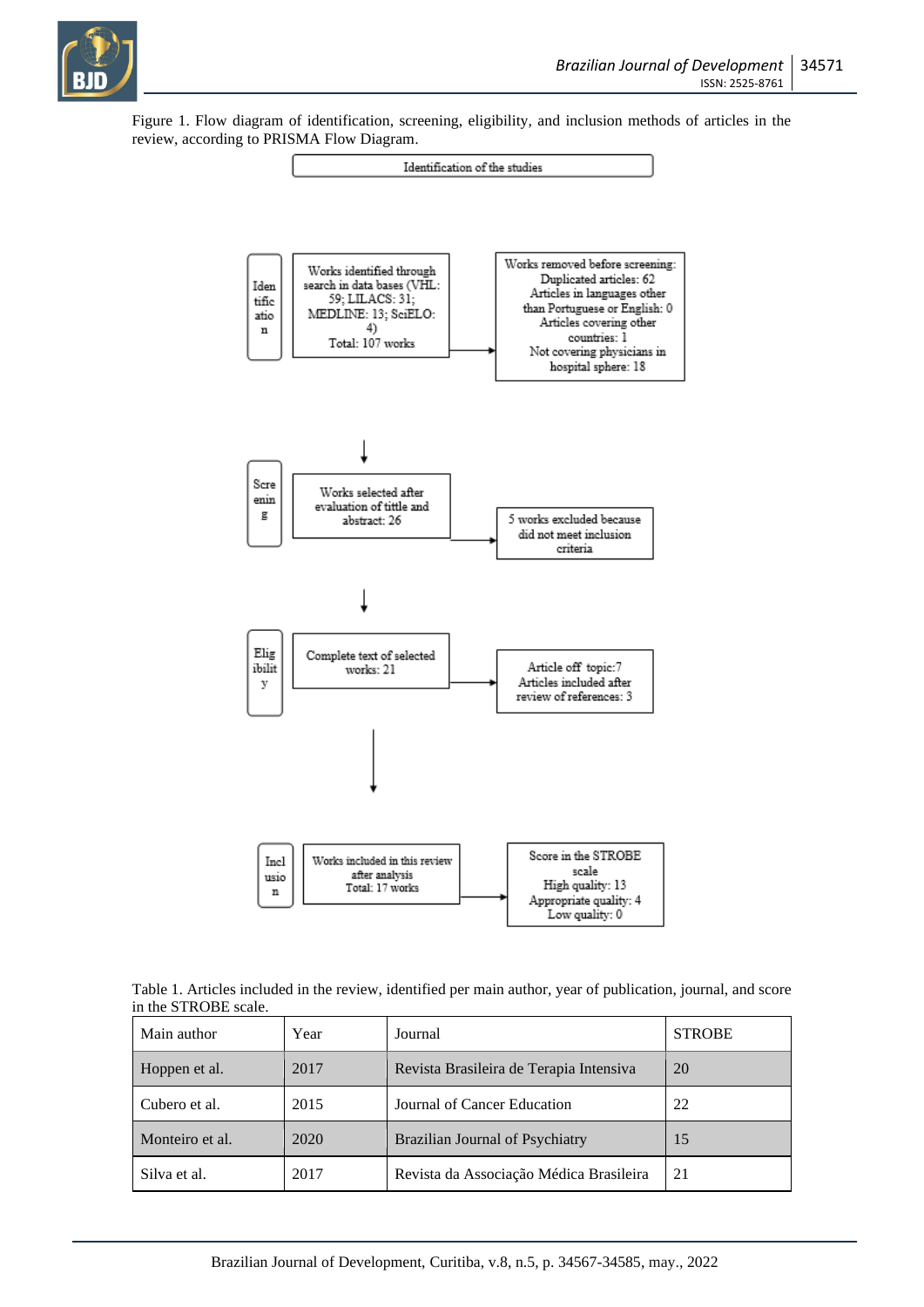

| Barbosa et al.     | 2012 | São Paulo Medical Journal                              | 21 |
|--------------------|------|--------------------------------------------------------|----|
| Barbosa et al.     | 2015 | Revista Brasileira de Terapia Intensiva                | 21 |
| Paiva et al.       | 2018 | <b>BMC</b> Cancer                                      | 22 |
| Gouveia et al.     | 2016 | Revista da Associação Médica Brasileira                | 19 |
| Sobrinho et al.    | 2009 | Revista Brasileira de Educação Médica                  | 19 |
| Pasqualucci et al. | 2019 | <b>BMC</b> Medicine                                    | 21 |
| Garcia, MD et al.  | 2014 | Pediatric Critical Care Medicine                       | 20 |
| Corrêa Lima et al. | 2018 | Brasileira de<br>Revista<br>Medicina<br>do<br>Trabalho | 20 |
| Tironi et al.      | 2016 | Revista Brasileira de Terapia Intensiva                | 18 |
| Alvares et al.     | 2020 | Revista Brasileira de Terapia Intensiva                | 22 |
| Lima et al.        | 2011 | Ciência & Saúde Coletiva                               | 17 |
| Pastura et al.     | 2019 | Revista Brasileira de Educação Médica                  | 17 |
| Bond et al.        | 2018 | Arquivos Brasileiros de Cardiologia                    | 15 |

Hoppen et al. (2017) analyzed the profile of 52 intensive care physicians of adult patients in Porto Alegre, who presented high or average levels of EE of 52%, DP of 61% and only 26.3% presented high degree of PA. According to Maslach Inventory 5.7%, 55.7%, and 38.4% of respectively, high, average and low degree of Burnout susceptibility were found. Sociodemographic data of such study revealed 59.6% of male population, 56.6% were in common-law marriage, 51.9% had at least a child, 88.5% were professional physicians and 11.5% were resident physicians. The majority (84.6%) worked in night shifts, 90.3% also worked over the weekends, and 86.5% worked in more than one place. 76.9% of the individuals exercised regularly. Exhaustive workload, with more than 15 consecutive daily services and more than 60 hours of work weekly, had significant relationship with high levels of EE and DP11.

Similarly, examining results found in 67 physicians on duty of one intensive care unit (ICU) in Maceió, Barbosa et al. (2012) identified 55.2% of women, with average age of 43.9 years and weekly workload of 43.8 hours. According to the questionnaire applied, in the criteria EE, DP and lack of PA, those interviewed scored, respectively, 41.7%, 37.3%, and 58.2%. High levels in at least 1 criterion were observed in 70.1%12.

Sobrinho et al. (2010), questioned 297 physicians who worked at an ICU in Salvador with registration at the Society of Intensive Care Medicine of Bahia state and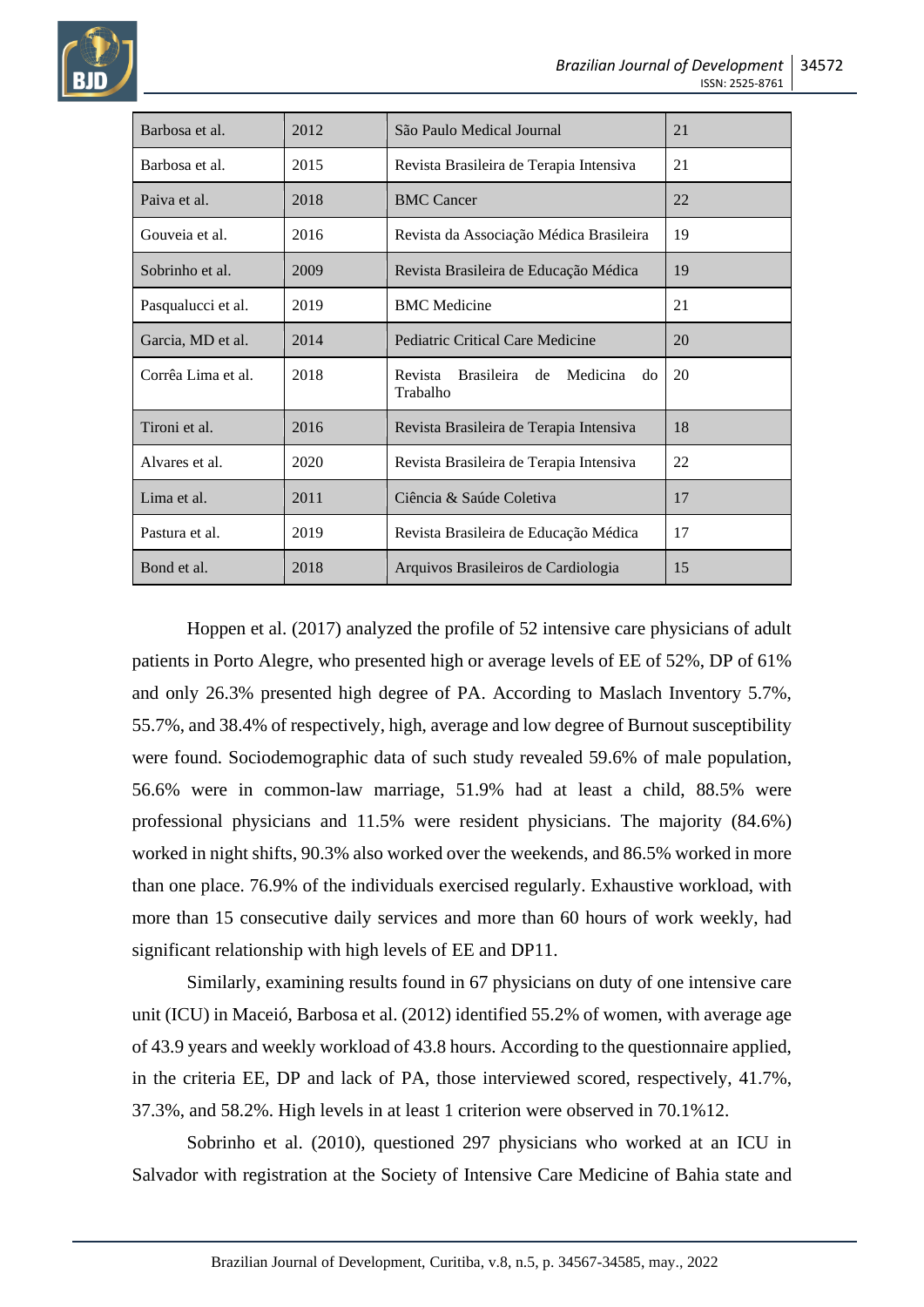

observed the predominance of men (71.7%), with average age of 34.2 years, in commonlaw marriage (52%) and who had no children (53.2%). From those, 27% were intensive care physicians, 59.3% had graduated in the past 10 years and 66.4% had weekly workload from 60 to 90 hours, and in 51% of the cases, 12 to 23 hours corresponded to work in the ICU. From the surveyed group, 47.5% showed high EE, 24.6% showed high DP and 28.3% showed low PA. The high propensity to BS was noted in 7.4%, population who had high score in 3 dimensions 13.

Another research, carried out by Tironi et al. (2016), analyzed data of 180 intensive care physicians of five Brazilian capitals (70.6% adult, 12.2% pediatric, and 17.2% neonatal), the study found 36.6%, 20%, and 5% of high propensity to the syndrome, when considered high levels in one, two, and three dimensions, in the due order. EE was present in 50.6%, DP in 26.1% and lack of PA in 15%. The association of EE and DP was identified in 13.9% of the participants. In the population, in which women were the majority (54.4%), the average age was 39 years, 53.6% were in common-law marriage and had children. When qualified by higher education degrees, 63.4% had specialization, 19.4% had master's degree and 17,2% had doctorate. From them, 36.6% worked in the private sector and 25.7% worked in the public sector. The weekly working hours ranged from 49 to 72 hours in 50.3%14.

Finally, in the intensive care sphere, Alvares et al. (2020) evaluated 116 physicians working in 17 public ICUs in the city of São Luís, in Maranhão. Participants of the research were 56.9% of women, with average age of 38.5 years, 76.8% were in common-law marriage, 54.1% were UCI specialists, with average working time around 8.3 years and 92.8% were post-graduated. The belief in some religion was present on the most (92.7%) and 45.1% used to exercise regularly. High results of EE were observed in 29%, of DP in 6.5% and low PA in 14.5%. A lesser association to low PA in physicians who worked in cardiac or pediatric ICUs was observed. Burnout was observed in 0.6% of the group15.

Considering the studies carried out so far, in the field of intensive care, a homogeneous division for gender can be noticed, standing out only the article of Sobrinho et al. (2010) in which 71.7% of the participants were of male gender. It is supposed that such difference may be related to the date of publication and the context inserted, in which women were still minority in prominent positions. Nonetheless, when exploring the BS, the female population was considered the most vulnerable. It is believed that the double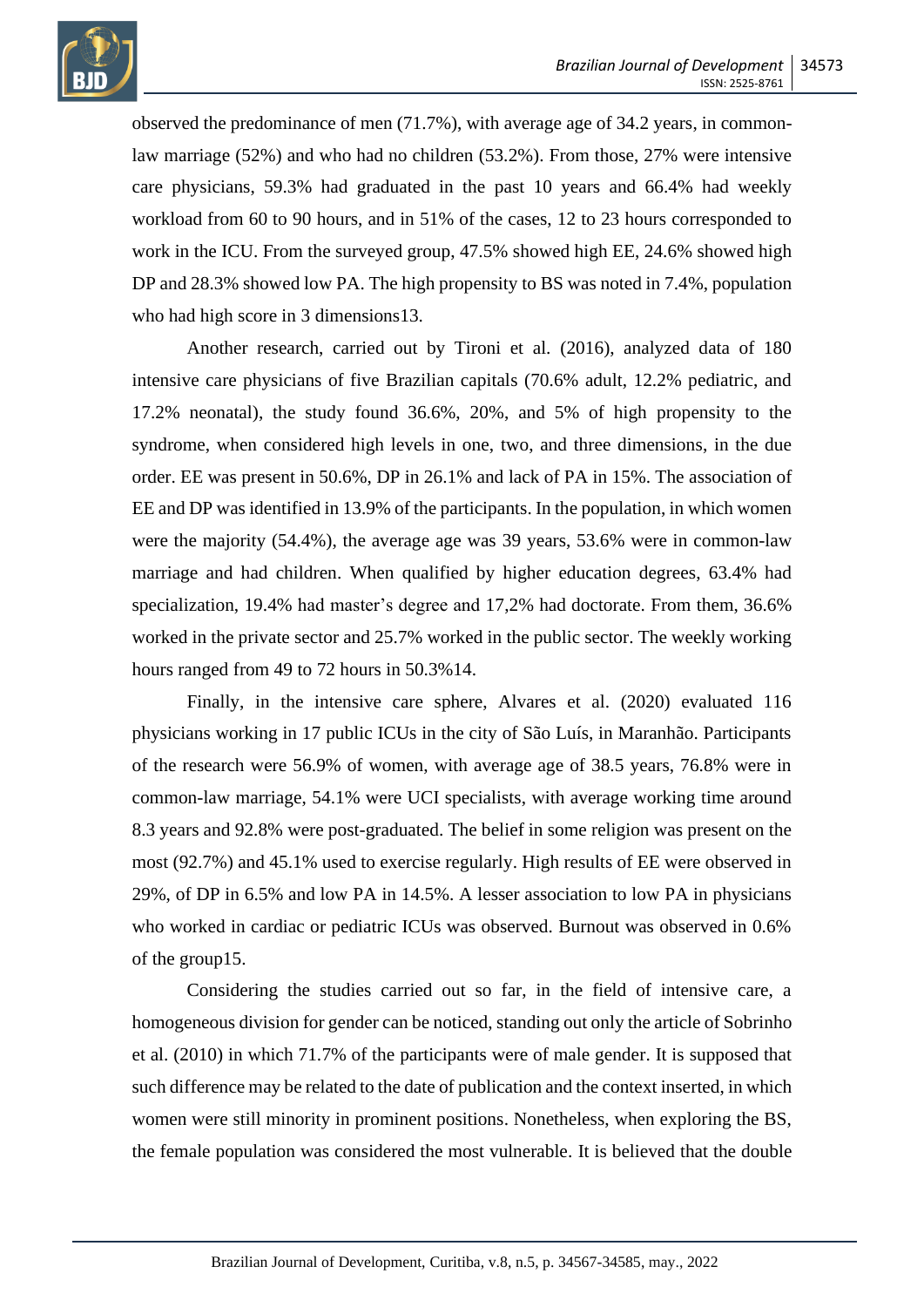

working day, connection of the extended workload with family commitments, may justify such fact.

The literature indicated that married people or with financial dependents experience feelings of family responsibility16. Therefore, concern with the monthly income is observed, creating exposure to long working hours and duties. However, family life empowers the person to face emotional problems and the family support appeared as a protection factor for EE, as well as psychotherapy for DP.

Younger physicians, with greater financial need, professionals with no specialization, who have fewer experience (recently graduated), those who work on weekends or who work on duties and with smaller monthly incomes, presented high levels in the three dimensions of Maslach inventory, highlighting the relative overload brought by such variables.

Another stress factor, presented in most works, was the interpersonal relationship. In Barbosa et al. (2012), 77.6% of the physicians interviewed reported stress levels linked to administrative problems12. In Tironi et al. (2017), from the main sources of stress mentioned, three were in the sphere of relationship, including interpersonal demands between doctor and patient, and doctor and patient's family members14. Yet, high prevalence of burnout was related to those who did not do exercises regularly and did not have a hobby, i.e., who had little time to dedicate to activities which involved self-care and were out of the working sphere.

It can be inferred that BS frequency in intensive care professionals occurs by the demand of the area in continuous updates on scientific knowledge and qualifications, as well as abilities, attention, and quick thinking, in addition to emotional control to deal with patients and their relatives and the multiprofessional team. However, despite having to face death on daily basis, the possibility to save lives contributes for the satisfaction and meaning attributed to work, showing high rates of PA, except in the search of Barbosa et al. (2012)12. In Hoppen et al. (2017), higher income was associated to a higher level of PA and lower level of depression, i.e., financial valuation of the professional both brings possibility to access more resources so one can deal with the overload and reinforces the feeling of well done or accomplished duty11.

When evaluating the prevalence of BS symptoms in 54 oncology residents of 11 institutions located in the southern, southeastern and northeastern regions of Brazil, Cubero et al. (2015) indicated 49% of high level of EE, 67.4% of DP and 56.9% of high PA, and 76% have met the current criteria for the syndrome. From those who participated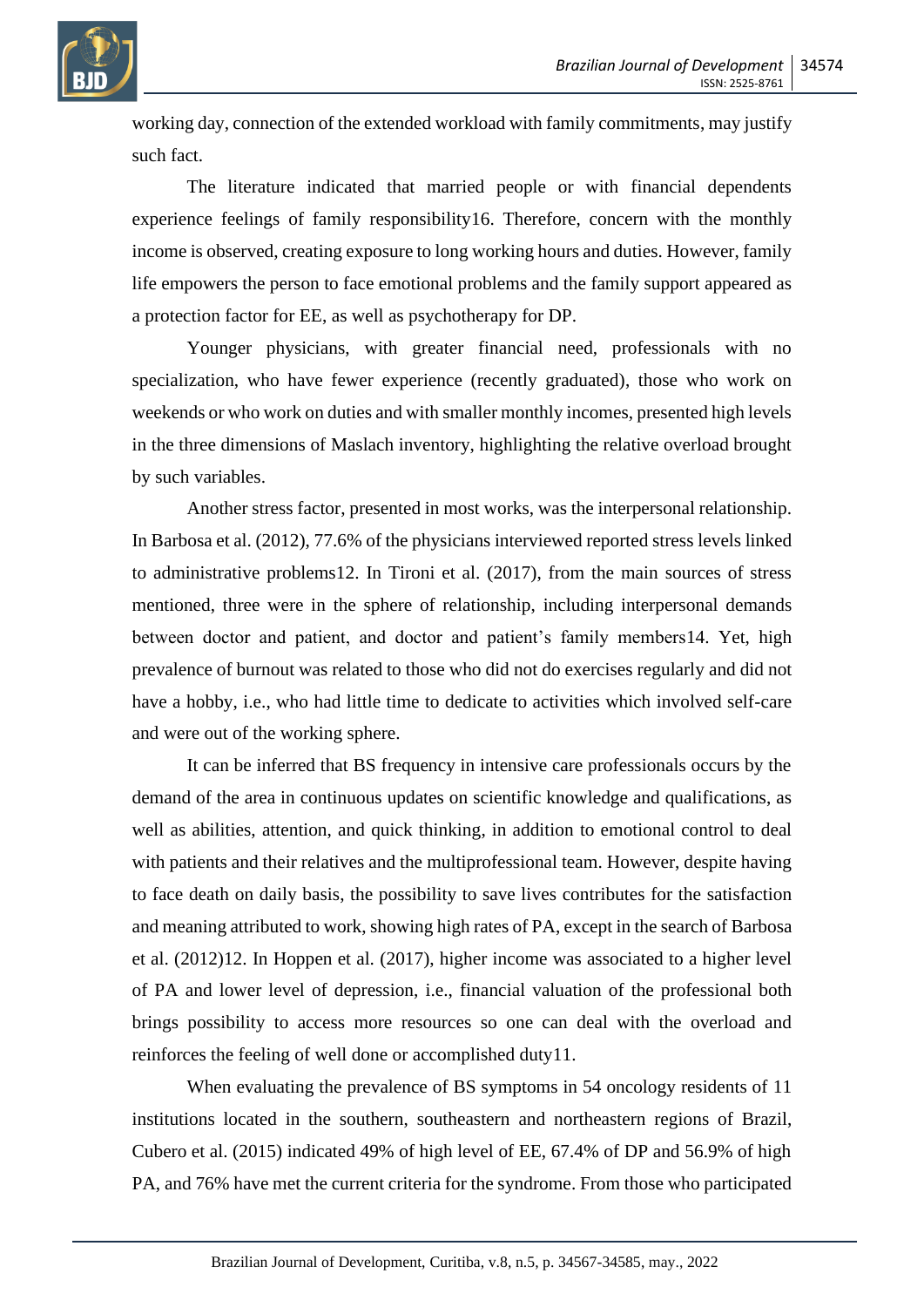

in this study, 46.3% were women and 53.7% men, with average age of 28.4 years, 14.8% were in common-law marriage and 94.4% did not have children, and 67.3% counted on familiar support. Only 17.3% used to do physical exercises, but 25% made use of alcohol, 38.5% had hobbies, 26.4% had been on psychotherapy previously or were currently on psychotherapy, and 9.3% had been on psychiatric care before or were currently under such treatment. Only 11.5% of the professionals used to spend 20 hours or more without working every week17.

Data from the study17 showed that a significant portion of the participants met the criteria for BS at the admission to the program, suggesting that the stress started during the previous residence program, in Medical Clinic. The severity of the components EE and DP worsened significantly during the first year of residence course.

In the research of Monteiro et al. (2020), 66 psychiatric resident physicians in a city in the South of the country were evaluated. The results found were similar to the previous study aforementioned. A prevalence of 62.1% of DP, followed by 47% of EE was found. The feelings of not corresponding to the expectative of the preceptors and of feeling pressured by them were the most correlated items. On the other hand, 69.7% of the interviewed felt professionally accomplished. From those, 83.3% were indicated as meeting the criteria for burnout. From the population, it is only known that 53% was composed of men and the average age was 28.3 years. Other sociodemographic data were not described, which limited the comparison with other studies.

Gouveia et al. (2016) evaluated resident physicians ( $n = 129$ ) of Hospital das Clínicas de Pernambuco and found very high levels of lack of PA (94.6%), and 59.7% of EE and 31.8% of DP. From the group, 67.4% were residents in the first or second year, 52.9% were up to 28 years old, 51.9% were female and 33.9% of the individuals were common-law married. The need to work in more than one shift for an additional income was present in 84.5%, and 56.6% used to work more than 60 hours a week. Alcoholic beverages were consumed by 72.7%. It is indispensable to remember that the study was taken in a public hospital, short time after the resident physicians went on strike for a little time, stopping work temporarily. Such event may have influenced the low PA found at work19.

At the investigation of Pasqualucci et al. (2019), 606 resident physicians and fellows of Faculdade de Medicina de São Paulo, with average age of 28 years, answered two questionnaires. Concerning sociodemographic data, 15.5% informed they were in common-law marriage, 44.1% had graduated in the city of São Paulo, 26.1% attended to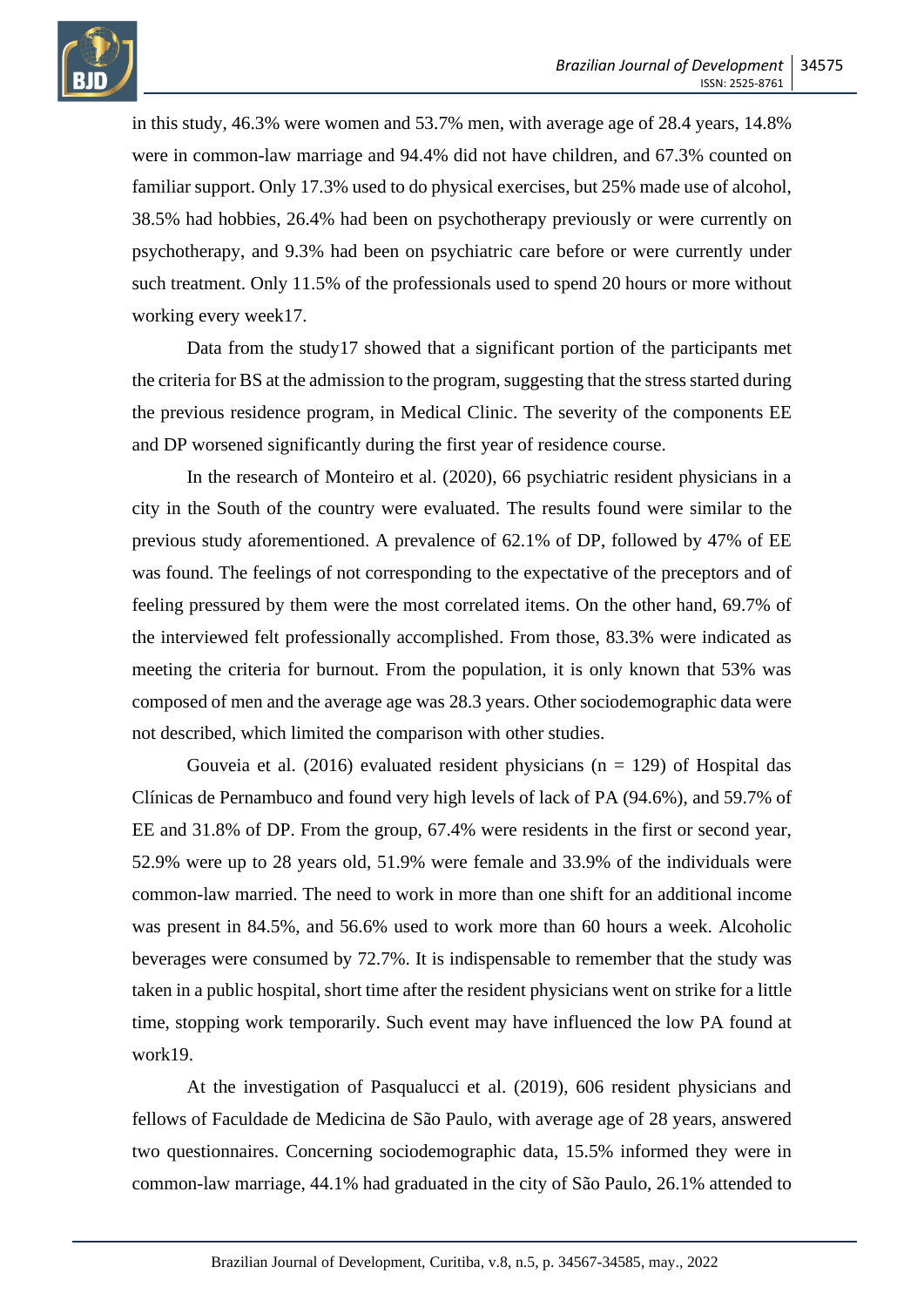

surgery specialization and 66.8% attended to clinical specialization. From those, 81.8% were in the first three years of residence. As scored in Maslach Inventory, 63%, 63.5%, and 41.7% showed high levels in EE, DP, and PA criteria, in that order. No correlation was observed between sociodemographic data and mental health. However, symptoms of anxiety were associated to physicians classified as non-clinical and non-surgery specializations, such as Pathology, Radiology, Acupuncture, Anesthesiology, Forensic Medicine and Nuclear Medicine20.

Similarly with other articles which analyzed resident physicians, Pastura et al. (2019), studied 23 pediatric residents and saw high prevalence of EE (74%), DP (39%), and lack of PA (57%). 69.5% and 17.3% of the studied physicians in all dimensions scored high levels in up to two criteria. The study was comprised of 95% of women, with average age of 26.9 years, 91.3% were single and had no children, 70% still depended financially on third persons and 30% did not identify with any religion. The average workload was 75 hours weekly, ranging from 60 to 90 hours, and 86.9% had additional labor tie21.

The work above started as a prevalence study, based on the high levels of EE, DP and low PA, however it developed to an intervention strategy. Group dynamic strategy was used, Balint group experience type. The authors stated that it was not possible to make correlation of data with prevalence of BS because of difficulty in the separation of the completed questionnaires.

Finally, in the study of Bond et al. (2018), 109 resident physicians (96.6% clinical and 3.4% surgical cardiology) expressed high levels of EE (61.5%), DP (56.9%) and low PA (49.5%). Alarmingly, high predisposition to BS was observed in 23.9% with high levels in one criterion, 29.4% in two criteria and 28.4% in all of them. Population characteristics showed 62.4% of male physicians and 77.1% single. Great portion (91.7%) needed a second job for income supplementation. The poster of this study neither identifies the limitations of the study, and nor describes other analyses22.

Overall, the studied groups were similar. Except for the pediatric residents, in which women made up 95% of the participants, the other groups balanced men and women. Most of them were in the average age of 28 years, were not in common-law marriage, and neither had children. Levels of EE and DP also corresponded, presenting a higher EE in pediatric residents. In the research of Monteiro et al. (2020), DP was observed in those who checked the item "I feel more pressured than helped by my preceptors" and EE was observed in those who checked items "I feel that I'm falling short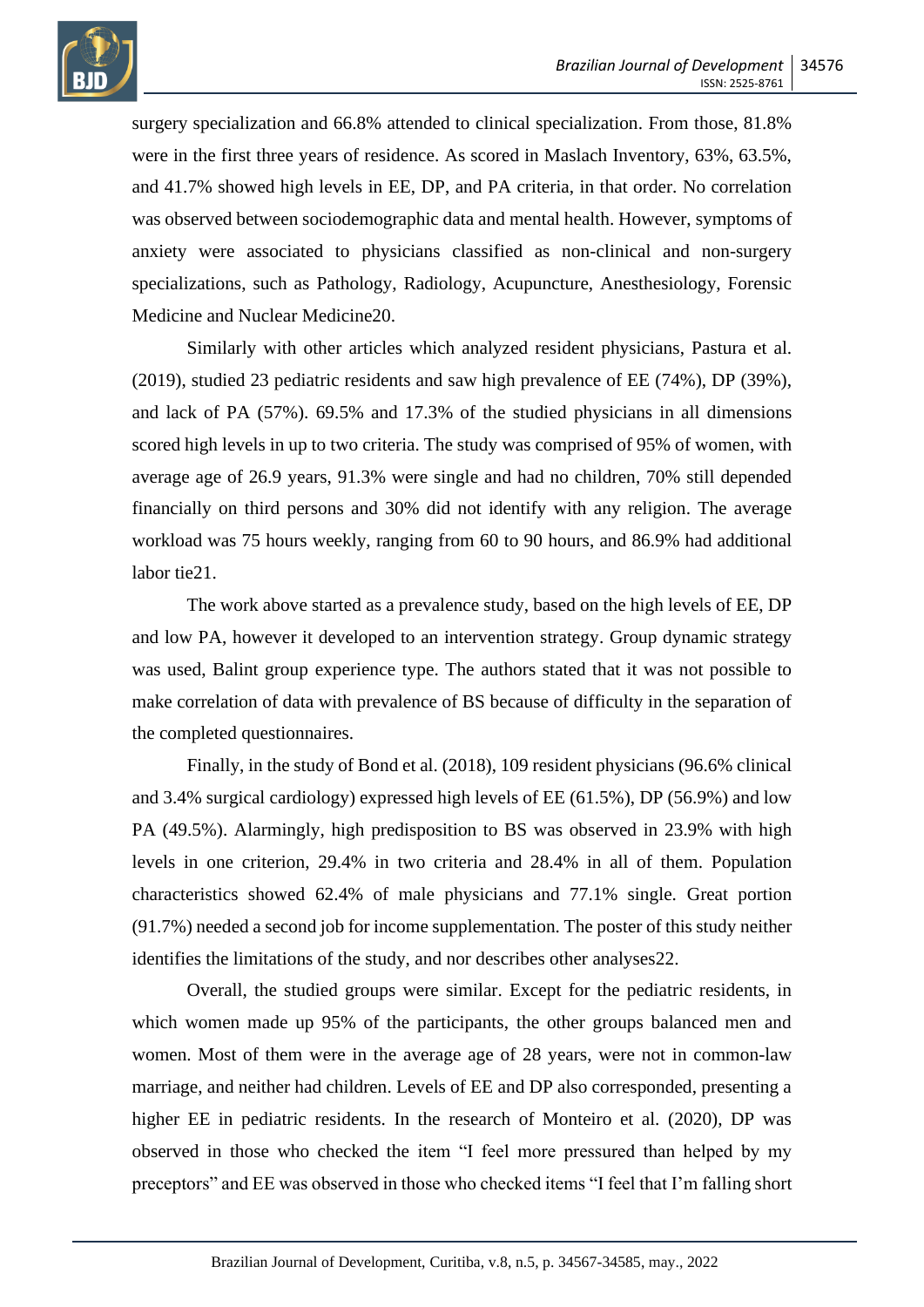

of what the preceptors expect of me", "I feel more pressured than helped by my preceptors"18.

The context of long workloads and low pay, in which resident physicians are inserted, favors the development of symptoms such as depression, anxiety and stress17. The pursuit of financial independence creates a need for another labor tie, as seen in the largest portion of the residents in previous studies. According to the literature, it was found the association between number of patients seen per day, weekly work hours and the prevalence of BS.

In Gouveia et al. (2017), the risk to develop burnout was twice as high in surgical specialty physicians, when compared to the other residents19. In addition, curiously, the fact of having experienced some stressor event in the past 6 months, raised the chances of triggering the syndrome by eight times, pointing to the need of mental healthcare beyond the dimension related to the professional practice.

As a rule, low PA prevailed in all articles, except in the ones of pediatric resident. Nonetheless, it is worth mentioning the alarming fractions of 94% of residents professionally dissatisfied, highlighted in Gouveia et al. (2017), although it was carried out in a smaller sample of subjects than the other works conducted with residents19.

Observing 227 physicians at Barretos Hospital Cancer, not separating the specialties, de Paiva et al. (2018) noticed high levels of EE and DP in 41.9% and 37.6% respectively. Yet, low PA prevailed in half of the group (50.9%). Considering high propension to burnout based on high rates in 3 dimensions, 58.1% of the studied physicians are included. The average age of the population was 34 years and 61.7% were married and 57.3% did not have children. They were divided in residents (38.8%), physicians of the clinical body (38.8%), surgeons (27.8%), intensive care physicians (4.5%) and anesthesiologists (3.5%)23.

Based on the high prevalence of burnout in the article, the authors observed that the physicians who worked in intensive care or in the emergency department were most affected within the group. Possibly, dealing with potentially serious cases, increases the chances to develop the syndrome. However, death rates associated to the workplace did not interfere in the prevalence. Furthermore, in contrast to taking care of patients in palliative care, taking care of patients with cancer who needed invasive interventions was related to a higher prevalence of burnout. The oncologic area imposes daily facing of situations of suffering, pain, and loss. Thus, conducting the diagnostic investigations, informing the prognosis, deciding and following the treatment and its changes of often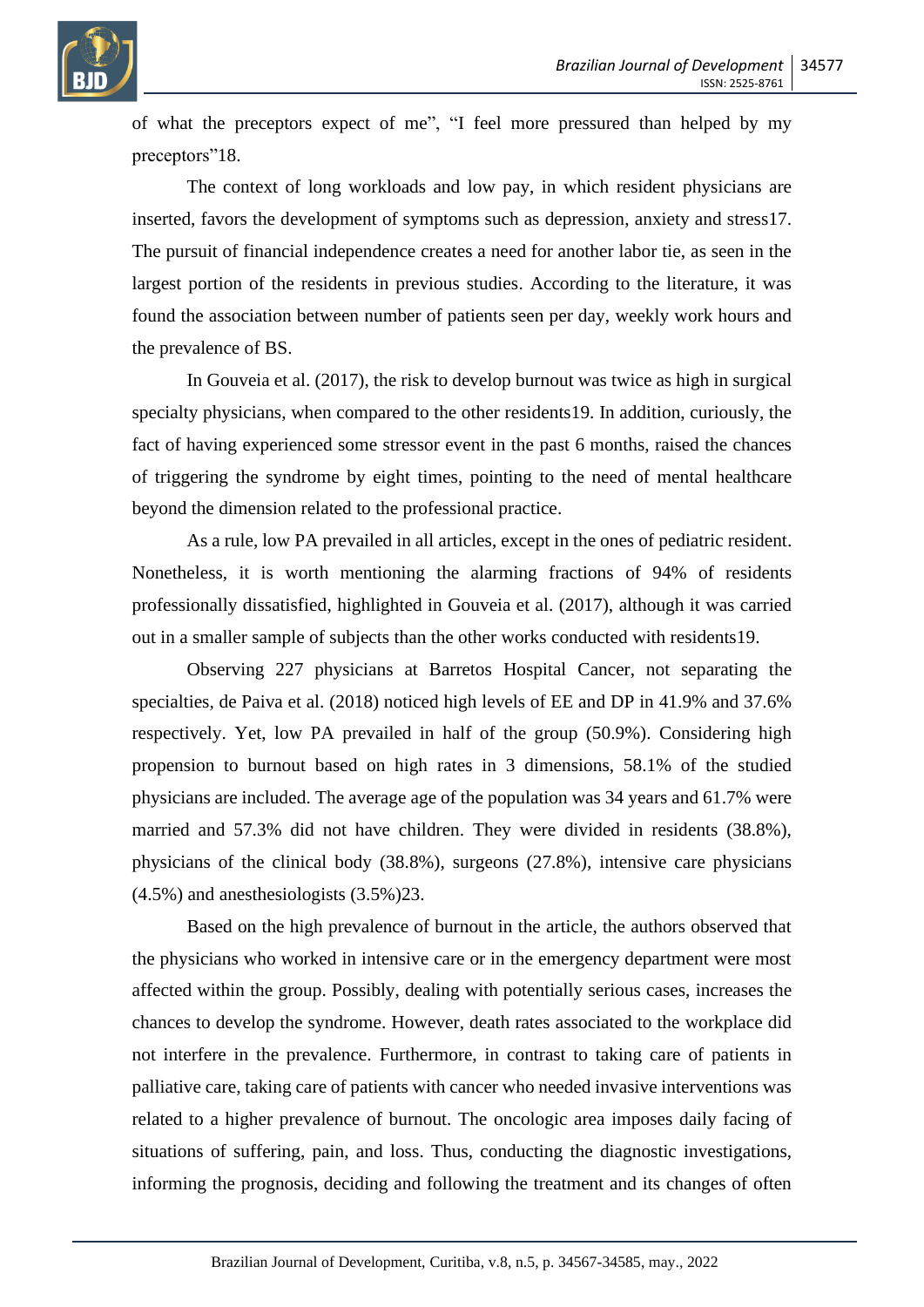

unpleasant circumstances, associated to the uncertainty of healing and the possibility of death leave the professionals in front of contexts of strong emotional charge24.

In the area of Anesthesiology, Barbosa et al. (2015) investigated the presence of the syndrome in physicians in Maceió. On that occasion, 42 anesthesiologists were interviewed, 51.5% were men with average age of 49.8 years. High rates of EE were present in 22.5%, DP in 44,19% and PA in 51.6%. The high predisposition to burnout was considered of 9.3% by those who scored high levels in 3 dimensions25.

In the survey, it was observed that the familiar support and being in a commonlaw marriage were related with lower rates of the syndrome and it was concluded that a consolidated family life would be a protecting factor. Among the stressor factors, service overload, lack of resources, possibility of complications and interpersonal problems were mentioned. As well as in the other articles, high workload, and emergency duty scheme and alternating between night and day have proven to be important for the triggering of BS. In addition, regular physical activity was associated to a lower level of DP, in accordance with the high rate of burnout in sedentary participants.

Garcia et al. (2014) studied 70 pediatricians and pediatric intensive care physicians from two hospitals of tertiary level in the south of the country. From them, 79% were women, 53% aged above 40 years, 60% were in common-law marriage and 51% had at least one dependent. Almost all of them (97%) owned a car or a house (73%), 76% had at least one hobby and 59% did regular physical activity. Regarding the profession, 86% had been graduated for more than five years, 93% had a monthly income above R\$10.000,00 (US\$ 1.800,00); 57% used to work in up to two hospitals, 67% worked more than 60 hours a week and, 43% were taking courses in the area. Two criteria for the characterization of high propension to burnout were observed, 50% scored highly in one dimension, 28.5% in two, and, 8.5% in three. High rates of EE were found in 44.2%, of DP in 24.2%, and low rates of PA in 17.1%26.

Similarly, Silva et al. (2017) checked among 78 pediatricians of the Universitary Hospital of the Federal University of Maranhão that the great majority (87.2%) consisted of women with average age of 49 years. In the same number, 87.2% had children, and 69,2% were in common-law marriage. The professionals working for over 20 years corresponded to 59% of the participants and 94.9% also worked in other institutions. High weekly workload (over 60 hours) was observed in 44.9%, and 35.9% still worked on weekly duties. Such individuals presented significant levels of EE (42.3%) and of DP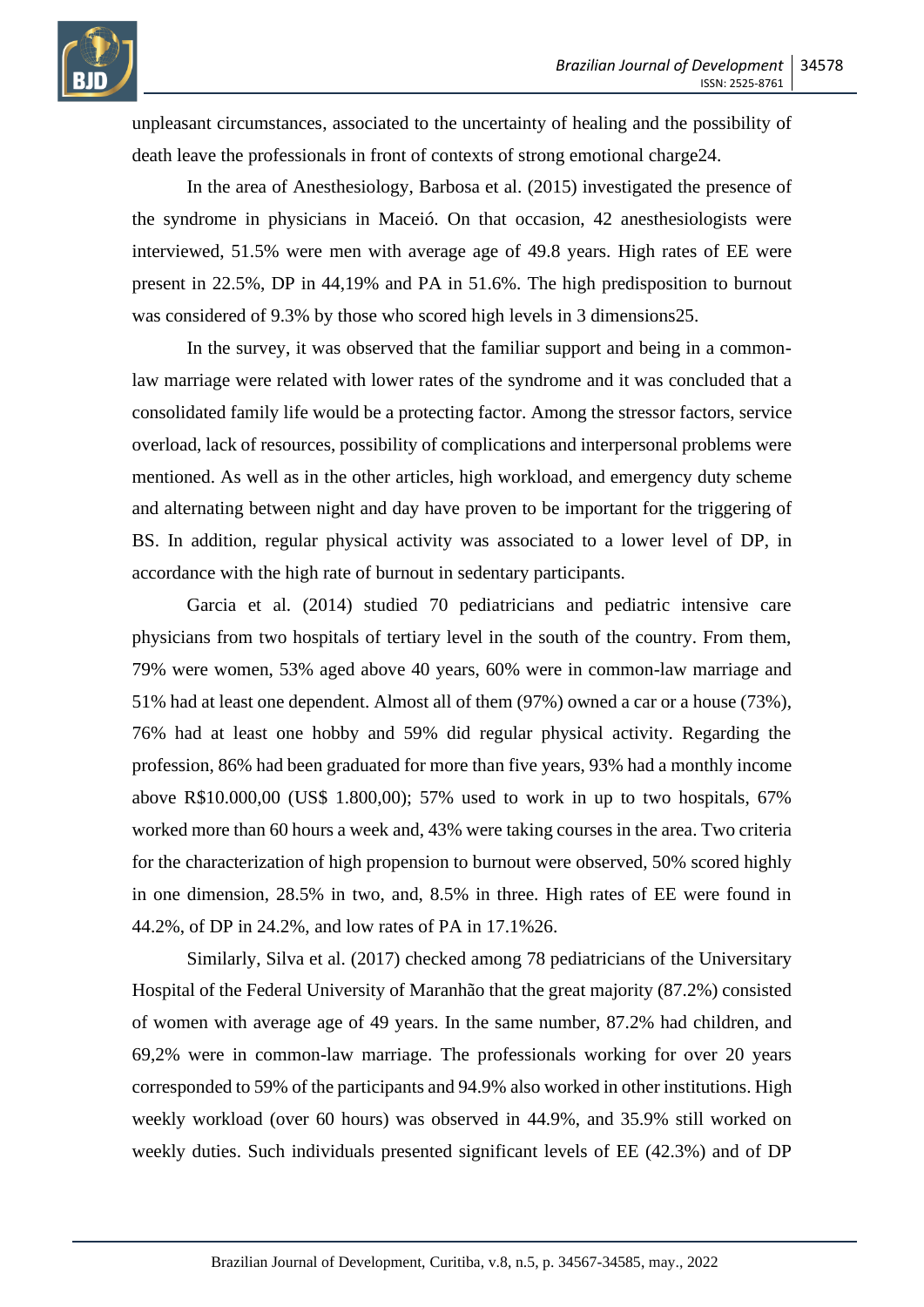(38.5%), but high level of PA (93.6%). When the high propension to BS was analyzed, 33.3% scored high level in 1 dimension, 23.1% in 2 dimensions and 2.6% in 327.

Lima et al. (2011), also evaluated the prevalence of BS in 158 physicians of a public hospital in Recife. Among these, 62.6% were pediatricians and 37.4% were gynecologists. According to Maslach Inventory, high propension to burnout was observed in 69%, scoring in one dimension, 37.3% in two dimensions and, 5.1% in the three of them. Separately, EE and DP in high level were found in 61.4% and 36.7%, respectively, and low PA in 13.3%. The population studied was made up mostly (83.5%) of women with average age of 37.5 years, 70.3% were in common-law marriage. They had a mean workload of 20 - 40 hours weekly, and 71.5% had three or more employment bonds, 82.9% were specialists in the area, 81.6% had 11 years or more of profession, 72.8% were on duties, 82.9% worked in hospital care and 79.7%, in ambulatory care. In terms of teaching and researching, 55.7% taught in graduation, 35.4% taught in post-graduation and 27.2% were conducting researches28.

In the above study, "usually or always" carry out tasks quickly, "sometimes or never" have enough time to carry out obligations, being a man, and do not expect to grow professionally were associated to the high risk of developing burnout. Despite that, the prevalence of high PA, possibly eased the effects of high EE and DP, keeping the population in a transition moment to the syndrome.

Among the pediatricians, women being in common-law marriage, and having dependents prevailed. Garcia et al. (2014), as well as Silva et al. (2017), showed that those who worked in intensive care units presented high levels of EE and DP, and lower PA, when compared to practitioners and emergency room professionals. It is assumed that intensive care physicians are exposed to higher tension and stress. On the other hand, in the emergency room, tension is mitigated by the personal initiative, quick decision-taking and environment control.

Garcia et al. (2014) observed that working in intensive care unit was an isolated risk for BS, but there was not association with socioeconomic factors. However, the other studies highlighted the work overload as an important syndrome triggering factor. Low level of PA prevailed in physicians who "sometimes or never" had enough time to carry out tasks and in those who had a weekly workload of 41 hours or more. Nonetheless, when pediatricians were compared to other physicians, higher levels of PA were noted. Professionals who worked in other institutions, with weekly workload higher than 60 hours and night duties presented high rate of EE26.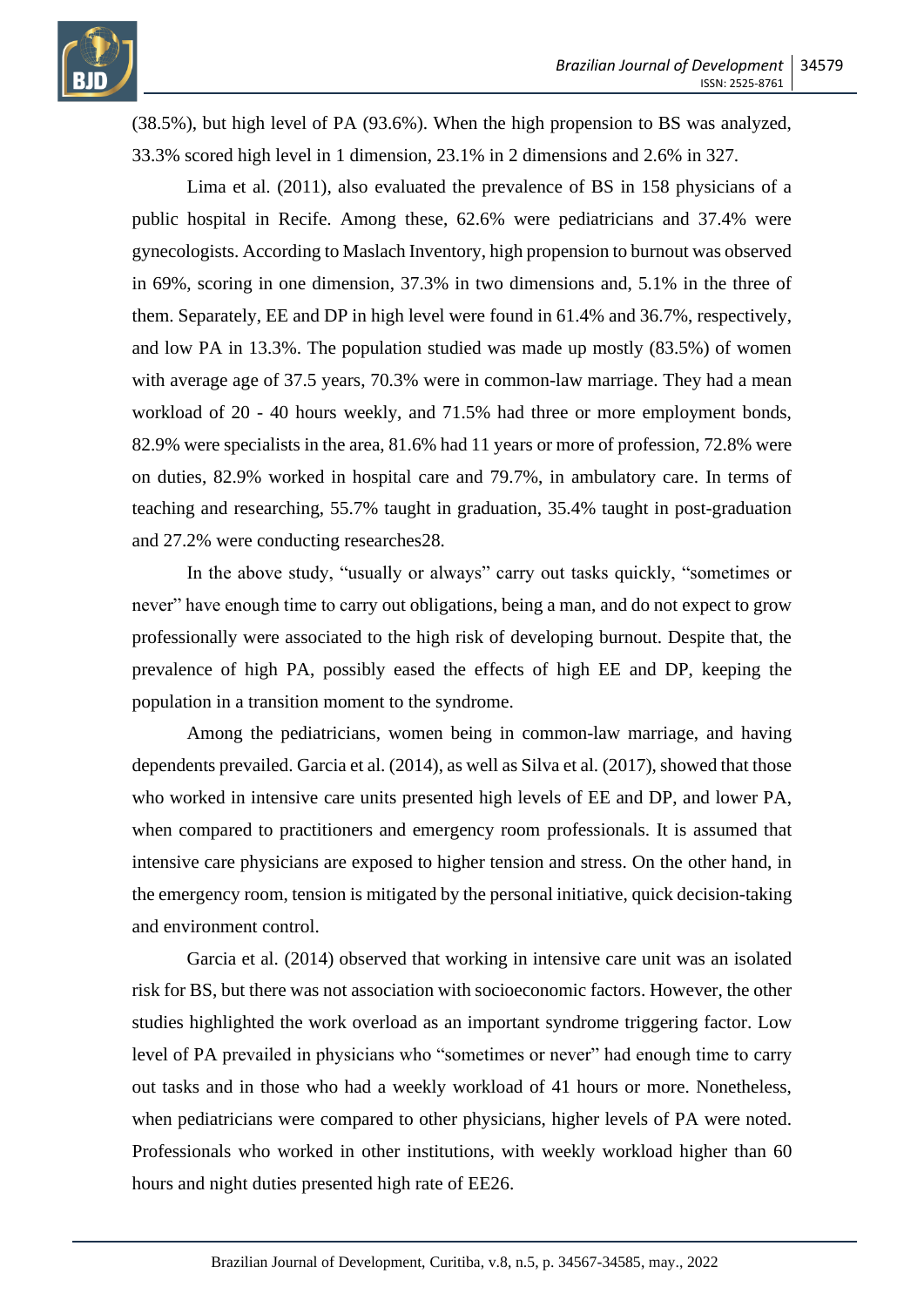

Surprisingly, it was observed lower levels of burnout with increasing age. Also, widowed and separated ones presented low level in the three dimensions, in contrast with the married ones who showed to be more exhausted. Yet, the shortest time of insertion in the labor market was related to higher levels of EE and DP. Possibly, lack of knowledge and experience, and the need of income expose younger physicians to exhausting workload and situations of stress which could influence in the development of BS.

A study involving military physicians was found. Corrêa Lima et al. (2018) analyzed data of 134 physicians with military training at Hospital Naval Marcílio Dias, in Rio de Janeiro, and observed high pre-disposition to burnout in 82.1% of the professionals, who scored high levels in three criteria. Separately, high levels of EE in 6%, DP in 44.8% and PA in 28,4% were seen. The group consisted of 52.2% of women, 93% with age up to 50 years, 54.5% were in common-law marriage and half (50%) had children. Regular physical activity was found in 66.4% and only 4.5% were smokers. The majority (66.4%) belonged to the clinical staff, as opposed to 33.6% belonging to surgical specialties. Monthly income of up to 15 minimum wages (Brazil monthly minimum wage is R\$1.000, close to US\$200,00) was obtained by 36.7% and 80.6% worked on up to two duties a week, 86.5% worked in up to two hospitals, 69.3% worked less than 48 hours a week and 84.3% also worked in practice29.

It can be observed an increased prevalence in military female physicians, mainly when associated to the factors: age under 50 years, being in common-law marriage and having an income lower than 15 minimum wages. It is supposed that such results are linked to the adversities faced by women in the double working day and handling family life. Refuting other studies, the work shows that 57.1% of the participants, affected by burnout did regular physical activity, and it is important to point out that the benefits of doing regular physical activity may not be unequivocally effective to minimize the BS because it has a multifactorial nature, and which can be connected to overwork, difficulty to manage conflict and lack of support at work, limited technical abilities and other points discussed previously.

#### **4 CONCLUSION**

Even though BS is not linked to any medical specialty, health workers are more vulnerable, because they need wide knowledge in the area, added to the problems of the health system working conditions, which causes the professionals to adjust themselves to these less homogeneous conditions. Increasingly, physicians show an excessive workload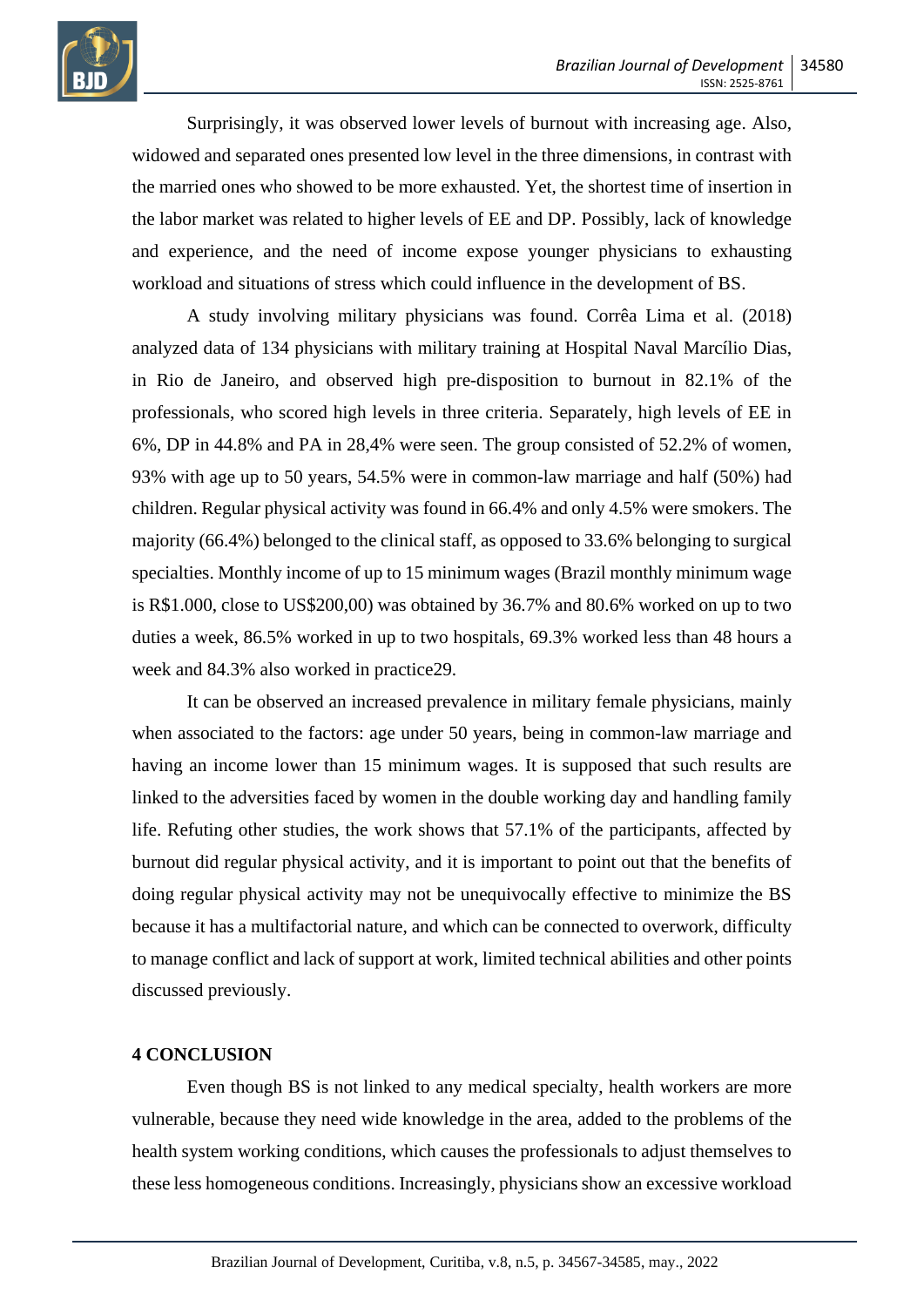

and little time dedicated to the family as stress and risk factors for the syndrome. Even though the use of Maslach Inventory is not standardized, other methods are used for the diagnosis, which hinders the comparison between the studies, as well as applying the test at the work environment can also affect the results.

Although this review is based on heterogeneous studies, it is conceivable that an exhaustive workload linked to hostile work environment and the huge demand contribute for the emergence and maintenance of the framework. After analysis of the data, BS is recurrent among physicians in Brazil, notably for intensive care medicine and for the female gender.

The lack of approach on the subject among physicians (few studies were found) suggests underreporting of cases as well. It is essential to disseminate information to the professionals about this issue and discuss it further. The concept in which the physicians will respond to all the patient's demands also causes a great pressure on the professionals, being crucial to redefine a new meaning to this image.

## **CONFLICTS OF INTEREST**

None.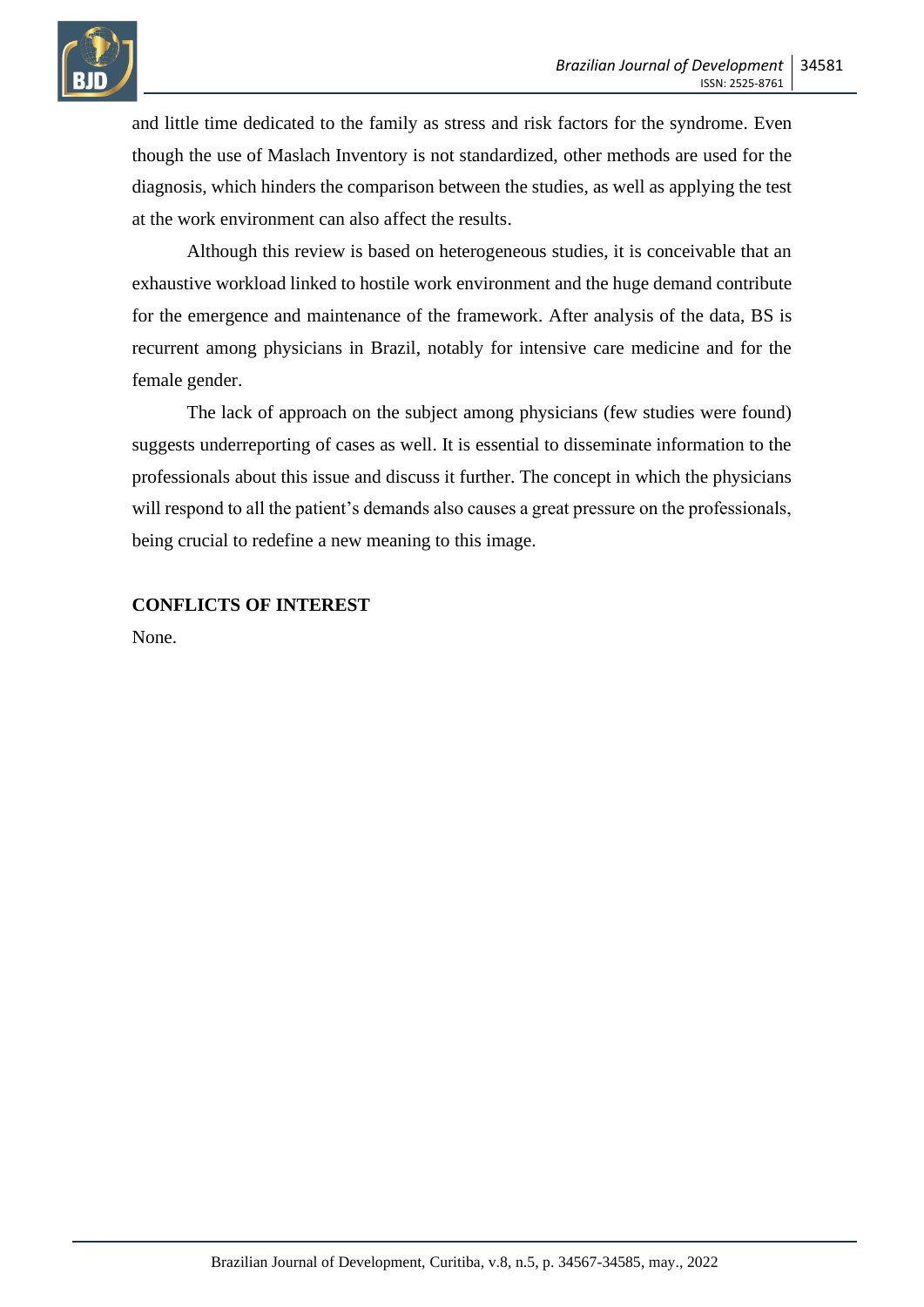

#### **REFERENCES**

Gil-Monte PR. Influencia del género sobre el proceso de desarrollo del síndrome de quemarse por el trabajo (Burnout) en profesionales de enfermería. Psicologia em Estudo [Internet]. Jun 2002 [cited 27 ago 2021];7(1):3-10. Available from: https://doi.org/10.1590/s1413-73722002000100003

Silva RPD, Barbosa SDC, Silva SSD, Patrício DF. Burnout e estratégias de enfrentamento em profissionais de enfermagem. Arquivos Brasileiros de Psicologia [Internet]. 2015 [cited 27 ago 2021];67(1):130-145. Available from http://pepsic.bvsalud.org/scielo.php?script=sci\_arttext&pid=S1809- 52672015000100010

Maslach C, Jackson SE. The measurement of experienced burnout. Journal of Organizational Behavior [Internet]. Abr 1981 [cited 27 ago 2021];2(2):99-113. Available from: https://doi.org/10.1002/job.4030020205

A saúde dos médicos do Brasil. Brasília, DF: Conselho Federal de Medicina; 2007. 219 p.

França TLB, Oliveira ACBL, Lima LF, Melo JKF, Silva RAR. Síndrome de burnout: características, diagnóstico, fatores de risco e prevenção. Revista de Enfermagem UFPE [Internet]. 2014 [cited 27 ago 2021]; 8(10):3539-46. Available from: https://doi.org/10.5205/1981-8963-v8i10a10087p3539-3546-2014

Moreno FN, Gil GP, Haddad MDCL, Vannuchi MTO. Estratégias e intervenções no enfrentamento da síndrome de Burnout. Revista de Enfermagem da UERJ [Internet]. 2011 [cited 27 ago 2021]; 19(1):140-145. Available from: https://pesquisa.bvsalud.org/portal/resource/pt/bde-20242

Medeiros-Costa ME, Gurgel FF, De Oliveira PWS, Do Rêgo DP. Caracterização da produção científica publicada na biblioteca Scielo sobre a síndrome de burnout. Presented in: Congresso Nacional de Excelência em Gestão, 8., 2012. Anais do VIII Congresso Nacional de Excelência em Gestão. Rio de Janeiro, 2012:1-14.

Tucunduva LT, Garcia AP, Prudente FV, Centofanti G, Souza CM, Monteiro TA, Vince FA, Samano ES, Gonçalves MS, Del Giglio A. A síndrome da estafa profissional em médicos cancerologistas brasileiros. Revista da Associação Médica Brasileira [Internet]. Abr 2006 [cited 27 ago 2021];52(2):108-12. Available from: https://doi.org/10.1590/s0104-42302006000200021

Malta M, Cardoso LO, Bastos FI, Magnanini MM, Silva CM. Iniciativa STROBE: subsídios para a comunicação de estudos observacionais. Revista de Saúde Pública [Internet]. Jun 2010 [cited 27 ago 2021];44(3):559-65. Available from: https://doi.org/10.1590/s0034-89102010000300021

PRISMA 20 [Internet]. PRISMA; Available from: http://prismastatement.org/prismastatement/flowdiagram.aspx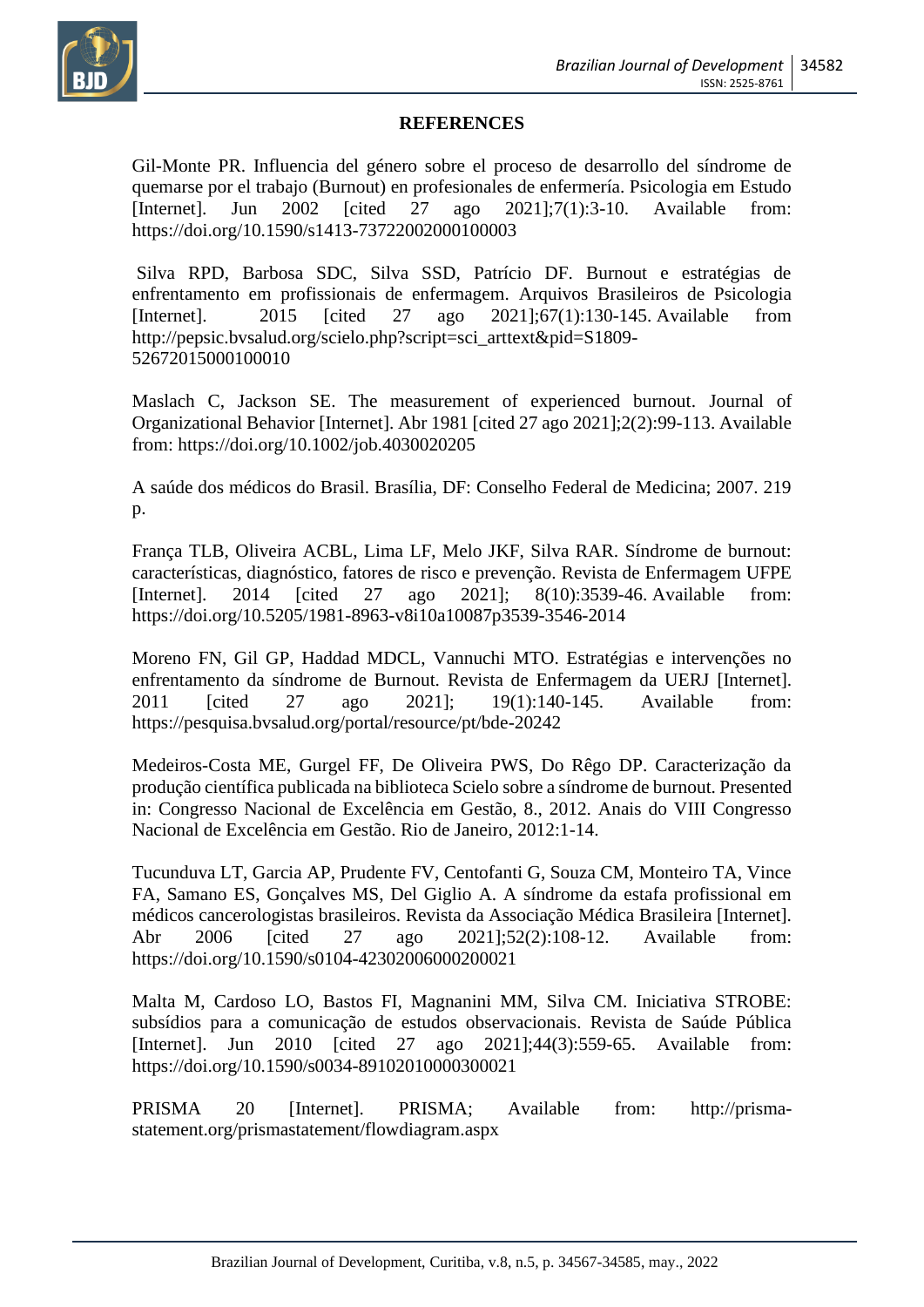

Hoppen CM, Kissmann N, Chinelato JR, Coelho VP, Wenczenovicz C, Nunes FC, Friedman G. High prevalence of burnout syndrome among intensivists of the city of Porto Alegre. Revista Brasileira de Terapia Intensiva [Internet]. 2017 [cited 27 ago 2021];29(1). Available from: https://doi.org/10.5935/0103-507x.20170017

Barbosa FT, Leão BA, Tavares GM, Santos JG. Burnout syndrome and weekly workload of on-call physicians: cross-sectional study. São Paulo Medical Journal [Internet]. 2012 [cited 27 ago 2021];130(5):282-8. Available from: https://doi.org/10.1590/s1516-31802012000500003

Nascimento Sobrinho CL, Barros DD, Tironi MO, Marques Filho ES. Médicos de UTI: prevalência da Síndrome de Burnout, características sociodemográficas e condições de trabalho. Revista Brasileira de Educação Médica [Internet]. Mar 2010 [cited 27 ago 2021];34(1):106-15. Available from: https://doi.org/10.1590/s0100- 55022010000100013

Tironi MO, Teles JM, Barros DD, Vieira DF, Silva Filho CM, Martins Júnior DF, Matos MA, Nascimento Sobrinho CL. Prevalence of burnout syndrome in intensivist doctors in five Brazilian capitals. Revista Brasileira de Terapia Intensiva [Internet]. 2016 [cited 27 ago 2021];28(3). Available from: https://doi.org/10.5935/0103-507x.20160053

Alvares ME, Thomaz EB, Lamy ZC, Nina RV, Pereira MU, Garcia JB. Burnout syndrome among healthcare professionals in intensive care units: a cross-sectional population-based study. Revista Brasileira de Terapia Intensiva [Internet]. 2020 [cited 27 ago 2021];32(2). Available from: https://doi.org/10.5935/0103-507x.20200036

Freitas TL, Foschera JA, Schneider V, Ramalho dos Santos ME, Hendges LG, Mattos VD. Síndrome de Burnout: implicações conflituosas entre relações profissionais e familiares. Barbarói [Internet]. Jan 2019 [cited 27 ago 2021];1(51):212-26. Available from: https://doi.org/10.17058/barbaroi.v51i1.4033

Cubero DI, Fumis RR, de Sá TH, Dettino A, Costa FO, Van Eyll BM, Beato C, Peria FM, Mota A, Altino J, Azevedo SJ, da Rocha Filho DR, Moura M, Lessa ÁE, del Giglio A. Burnout in medical oncology fellows: a prospective multicenter cohort study in brazilian institutions. Journal of Cancer Education [Internet]. 9 maio 2015 [cited 27 ago 2021];31(3):582-7. Available from: https://doi.org/10.1007/s13187-015-0850-z

Carneiro Monteiro GM, Passos IC, Baeza FL, Hauck S. Burnout in psychiatry residents: the role of relations with peers, preceptors, and the institution. Brazilian Journal of Psychiatry [Internet]. Abr 2020 [cited 27 ago 2021];42(2):227-8. Available from: https://doi.org/10.1590/1516-4446-2019-0797

Gouveia PA, Ribeiro Neta MH, Aschoff CA, Gomes DP, Silva NA, Cavalcanti HA. Factors associated with burnout syndrome in medical residents of a university hospital. Revista da Associação Médica Brasileira [Internet]. Jun 2017 [cited 27 ago 2021];63(6):504-11. Available from: https://doi.org/10.1590/1806-9282.63.06.504

Pasqualucci PL, Damaso LL, Danila AH, Fatori D, Lotufo Neto F, Koch VH. Prevalence and correlates of depression, anxiety, and stress in medical residents of a Brazilian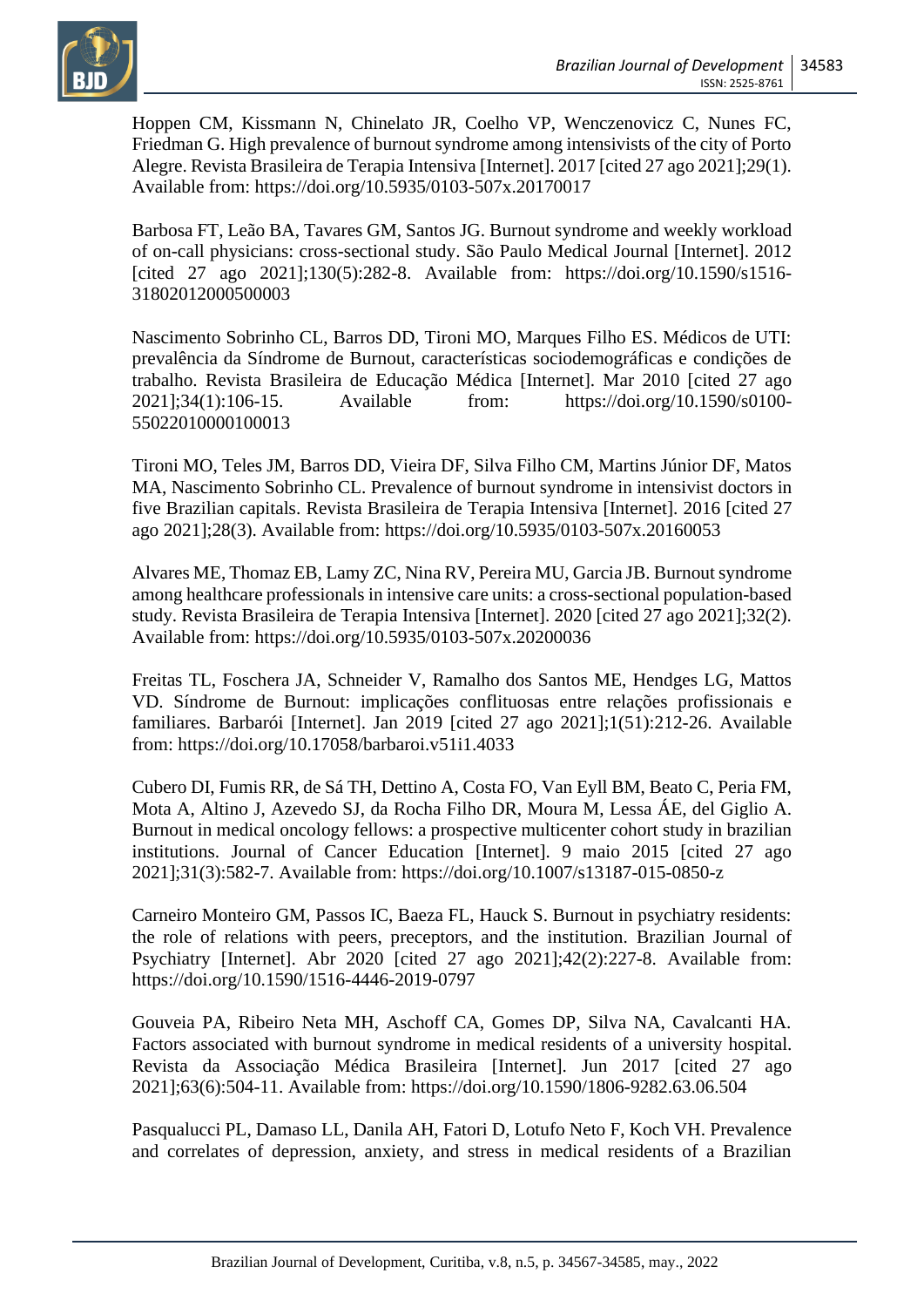academic health system. BMC Medical Education [Internet]. 11 jun 2019 [cited 27 ago 2021];19(1). Available from: https://doi.org/10.1186/s12909-019-1621-z

Pastura PS, Barboza NN, Albernaz AL, Fernadez HG. Do burnout à estratégia de grupo na perspectiva balint: experiência com residentes de pediatria de um hospital terciário. Revista Brasileira de Educação Médica [Internet]. Jun 2019 [cited 27 ago 2021];43(2):32- 9. Available from: https://doi.org/10.1590/1981-52712015v43n2rb20180135

Bond MMK, Oliveira GT, Junior AM, Câmara SF, Amato VL, Centemero MP, Feldman A, Izukawa NM, Santos MA, Gun C. Elevada prevalência de burnout em médicos residentes de um grande instituto de cardiologia brasileiro. Banner presented in XXXIX Congresso da Sociedade de Cardiologia do Estado de São Paulo; 2018 Maio 31 - Jun 02; São Paulo - BR.

Paiva CE, Martins BP, Paiva BS. Doctor, are you healthy? A cross-sectional investigation of oncologist burnout, depression, and anxiety and an investigation of their associated factors. BMC Cancer [Internet]. 26 out 2018 [cited 27 ago 2021];18(1). Available from: https://doi.org/10.1186/s12885-018-4964-7

Zanatta AB, Lucca SR. Prevalence of Burnout syndrome in health professionals of an onco-hematological pediatric hospital. Revista da Escola de Enfermagem da USP [Internet]. Abr 2015 [cited 27 ago 2021];49(2):0253-8. Available from: https://doi.org/10.1590/s0080-623420150000200010

Barbosa FT, Eloi RJ, dos Santos LM, Leão BA, Lima FJ, de Sousa‐Rodrigues CF. Correlação entre a carga horária semanal de trabalho com a síndrome de burnout entre os médicos anestesiologistas de Maceió‐AL. Brazilian Journal of Anesthesiology [Internet]. Mar 2017 [cited 27 ago 2021];67(2):115-21. Available from: https://doi.org/10.1016/j.bjan.2015.06.001

Garcia TT, Garcia PC, Molon ME, Piva JP, Tasker RC, Branco RG, Ferreira PE. Prevalence of burnout in pediatric intensivists. Pediatric Critical Care Medicine [Internet]. Out 2014 [cited 27 ago 2021];15(8):e347-e353. Available from: https://doi.org/10.1097/pcc.0000000000000218

Silva DK, Pacheco MD, Marques HS, Branco RC, Silva MA, Nascimento MD. Burnout no trabalho de médicos pediatras. Revista Brasileira de Medicina do Trabalho [Internet]. 2017 [cited 27 ago 2021];15(1):2-11. Available from: https://doi.org/10.5327/z1679443520177032

Lima RA, Souza AI, Galindo RH, Feliciano KV. Vulnerabilidade ao burnout entre médicos de hospital público do Recife. Ciência & Saúde Coletiva [Internet]. Abr 2013 [cited 27 ago 2021];18(4):1051-8. Available from: https://doi.org/10.1590/s1413-81232013000400018

Lima CR, Sepúlveda JL, Lopes PH, Fajardo HD, Sousa MM, Júnior MC, Olsen PH, Barbosa RR, Mendes NB, Jácome GP. Prevalência da síndrome de burnout em médicos militaryes de um hospital público no Rio de Janeiro. Revista Brasileira de Medicina do Trabalho [Internet]. 2018 [cited 27 ago 2021];16(3):287-96. Available from: https://doi.org/10.5327/z1679443520180297